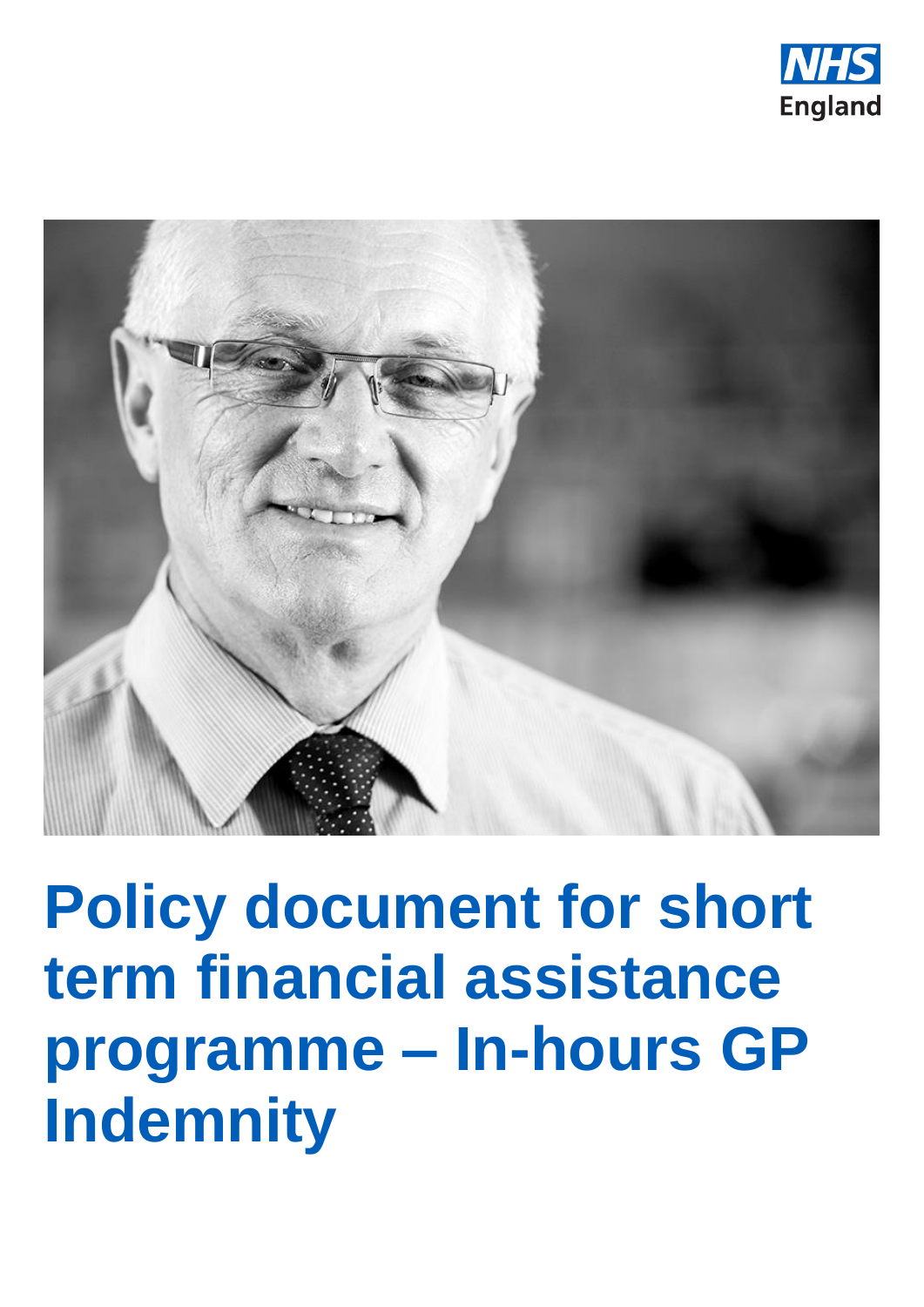**OFFICIAL** 

# **Policy document for short term financial assistance programme – In-hours GP Indemnity**

Gateway Reference Number: 06548

Version number: 1

First published: April 2017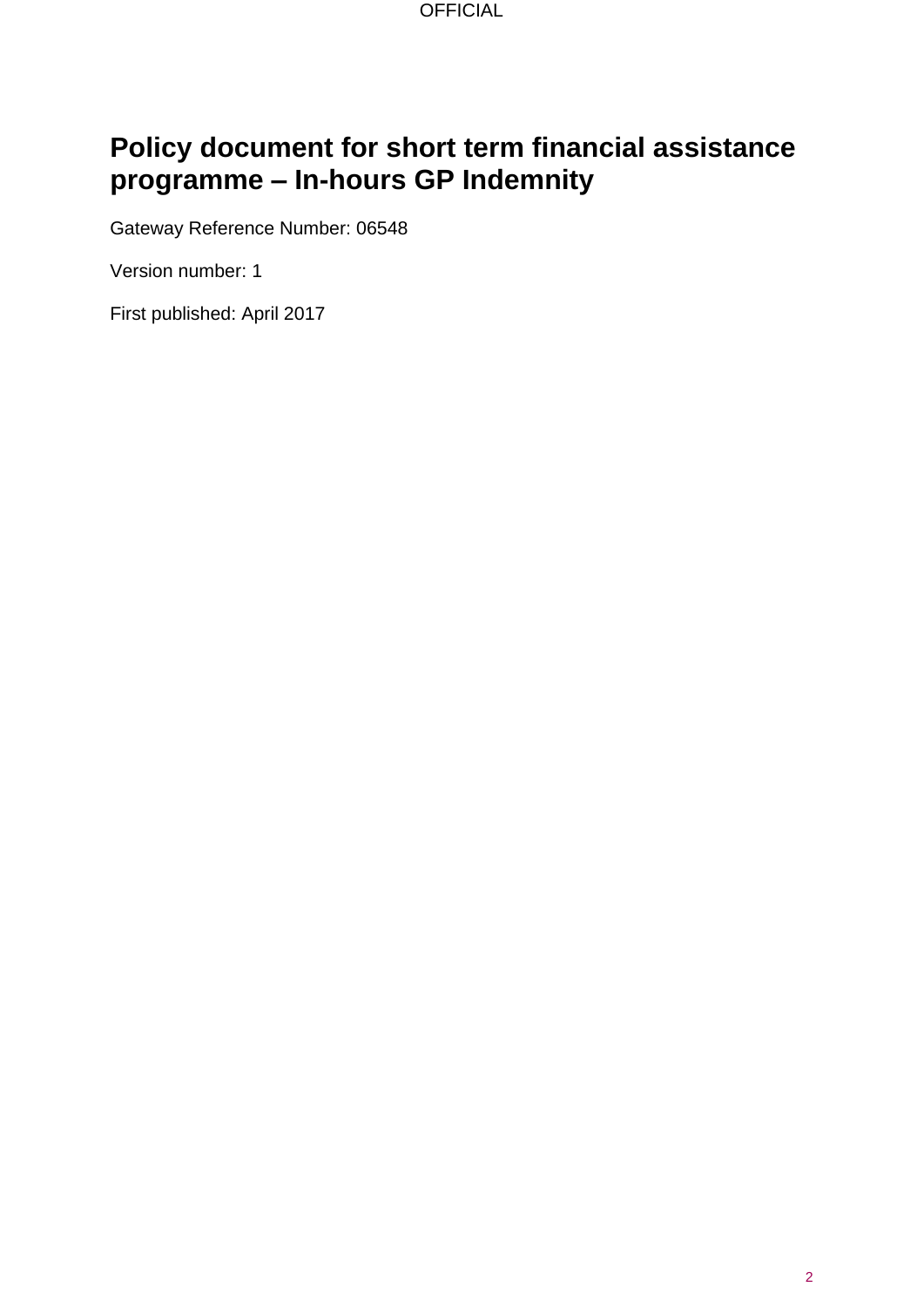### **Policy document for short term financial assistance programme – In-hours GP Indemnity**

## **Policy Aim**

The GPFV outlined the challenge that GPs are facing on rising indemnity costs, and stated that GPs should not be negatively affected by the cost of clinical negligence cover above that of their secondary care counterpart doctors. This policy is designed to help NHS England meet that stated aim.

## **Policy commitment**

NHS England agreed, as a result of the GP Indemnity Review, to provide support to general practice for two years, to assist GP practices with the rising inflationary costs of clinical negligence cover. This relates solely to inflationary rises before the discount rate change.

Scheme details:

In year 1 of the scheme, (2017/18)the amount that NHS England will provide financial assistance towards the overall cost of GP practice indemnity totals £30million, which is calculated to be 51.6p per unweighted patient

This sum will be paid directly to GP practices, based on their unweighted list size at 1 December l 2016; as this payment is in respect of inflationary rises in the financial year 2016/17. The payment will be made to every practice before  $31<sup>st</sup>$  March 2017; with payments going direct to GP practices rather than to individual GPs. This is because NHS England (or CCGs with delegated commissioning authority) has a legal relationship with the GP practices and is therefore able to make a payment to them. NHS England will utilise existing payment arrangements when making these payments. NHS England is duly authorised to do so through The General Medical Services Statement of Financial Entitlements (Payment in respect of indemnity fees) Direction 2017 which states:

*2. (1) Before 1st April 2015 the Board (b) must pay, or ensure that payment is made, to each contractor (c) a sum in pounds calculated as follows –*

*0.516 x N*

*where N is the number of patients (d) registered with the contractor's practice on 1st December 2016.*

*(2) The Board must –*

*(a) ensure that payments made under sub-paragraph (1) are made subject to the condition in sub-paragraph (3); and*

*(b) take steps to ensure that contractors comply with that condition.*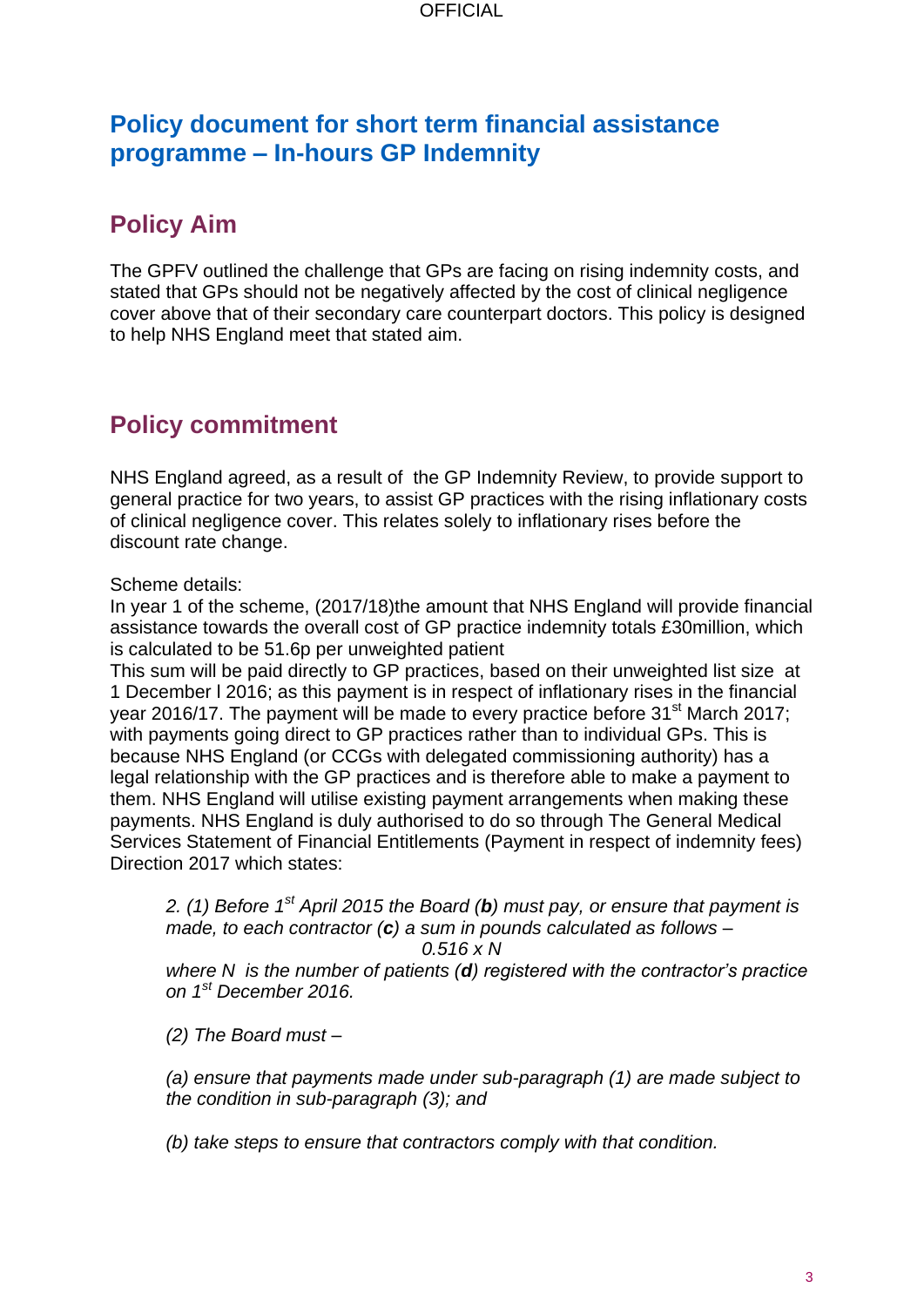**OFFICIAL** 

*(3) The condition is that if a GP performer ("P") has paid for part of all of the cost of any professional indemnity cover personally, the contractor must, from the payment received from the Board under sub-paragraph (1), reimburse to P an amount which represents an appropriate proportion of the amount which P has paid personally for his or her professional indemnity cover, taking into account the proportion of that amount which relates to primary medical services (a) that P provides for the contractor.*

It will be the responsibility of the GP contractors in receipt of this funding to determine how to appropriately share the payment between the staff that work at the practice. It is expected that Practices will ensure that the payment will be applied to the cost of indemnity premiums, whether that be directly paid for by them or the staff working in the practice.

In year 2 of the scheme, NHS England will again assess the inflationary rise in indemnity cost for 2017/18, and will determine the amount that can be assigned to assist with this cost. NHS England may utilise a variety of data and information sources such as practice data returns on GPES, through a further survey run with Department of Health and GPC, through discussions with the medical defence organisations and/ insurance companies, or with the data appropriately shared from partner agencies. NHS England will also assess the impact the scheme has had on all GPs as this payment is expected to be shared between staff where indemnity is paid for by individuals rather than be retained by the practice.

NHS England will also engage in discussions with appropriate stakeholders such as BMA, DH and RCGP in determining the amount that can be committed to year 2 of the financial assistance package.

Once this amount has been determined, it will again be paid according to unweighted population list sizes as determined on 1<sup>st</sup> December 2017; and will be paid around the turn of the financial year, between March and April 2018.

### **Frequently Asked Questions**

Q1: What is this payment in respect of?

A1: NHS England agreed, as a result of the GP Indemnity Review, to provide a sum into general practice for two years, to assist GP practices with the rising inflationary costs of clinical negligence cover. This payment represents the first year of the two.

Q2: How have the payments been worked out?

A2: In discussions with the General Practitioners' Committee of the BMA, we have agreed to make payments totalling £30m. This works out at 51.6 pence per registered patient recorded on the NHAIS GP "Exeter" payments system as at 1